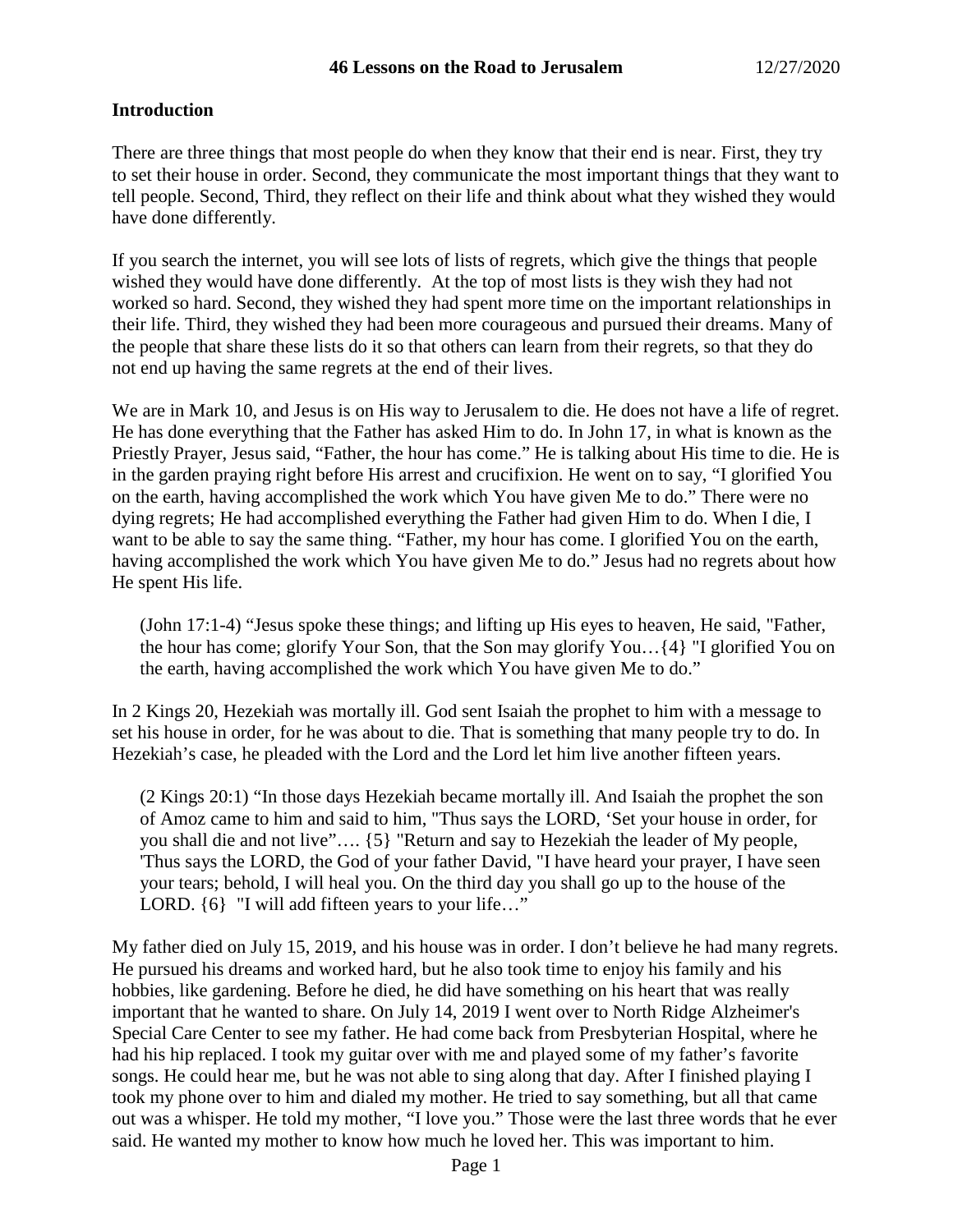Jesus had no regrets about how He spent His life. He did have some important things that were on His mind. If you recall in Mark 8:31, He began telling His disciples that He was going to suffer many things and be rejected, and be killed, and that He would rise again.

(Mark 8:31) "And He began to teach them that the Son of Man must suffer many things and be rejected by the elders and the chief priests and the scribes, and be killed, and after three days rise again."

In Mark 9 and Luke 9, we have the account of the transfiguration. Jesus took Peter and John up on the mountain to pray. While He was praying, He was transfigured and they saw Moses and Elijah with Him. What were they talking about? They were discussing His departure which He was about to accomplish in Jerusalem. Jesus knew His departure was drawing nigh, and He went to the mountain to pray about it. People talk about the things that are on their hearts. Jesus has talked to His disciples, and now He is talking to Moses and Elijah about what is on His heart, which is upcoming death.

(Luke 9:28-31) "Some eight days after these sayings, He took along Peter and John and James, and went up on the mountain to pray. {29} And while He was praying, the appearance of His face became different, and His clothing became white and gleaming. {30} And behold, two men were talking with Him; and they were Moses and Elijah, {31} who, appearing in glory, were speaking of His departure which He was about to accomplish at Jerusalem."

In Mark 9, there are three different occasions that Jesus was talking about His death. The transfiguration was the first occurrence. Then, as they were going down the mountain they were discussing it. Then, as they were going to Capernaum, He was telling His disciples again about His upcoming death and resurrection. In verse thirty-two, we find out that "they did not understand this statement, and they were afraid to ask Him." This was heavy on Jesus' mind. This was very important to Jesus. He was trying to get His house, the future leaders of the church, in order. He needed them to grasp and understand some very important lessons, and one of those lessons was His death and resurrection. This was critical and they were not grasping it, so He continued to tell them.

(Mark 9:30-32) "From there they went out and *began* to go through Galilee, and He did not want anyone to know *about it.* {31} For He was teaching His disciples and telling them, "The Son of Man is to be delivered into the hands of men, and they will kill Him; and when He has been killed, He will rise three days later." {32} But they did not understand *this* statement, and they were afraid to ask Him."

He has just finished answering the questions of the Pharisees about divorce. Then, He taught about children, and how the kingdom of God belongs to them. Finally, as they were leaving to go towards Jericho and on to Jerusalem, a rich young ruler came to Him and asked about eternal life. Jesus told him to go sell his possessions, give to the poor, and then come follow Him. The man's wealth was his idol, so he went away grieving. So, that is where we left off, and now they are on their way to Jerusalem.

What is Jesus going to talk to them about? In Mark 9:32, they still did not understand what He was telling them, so He is going to tell them one more time about His upcoming departure in Jerusalem. That is not all that He is going to tell them. On the road to Capernaum, when He had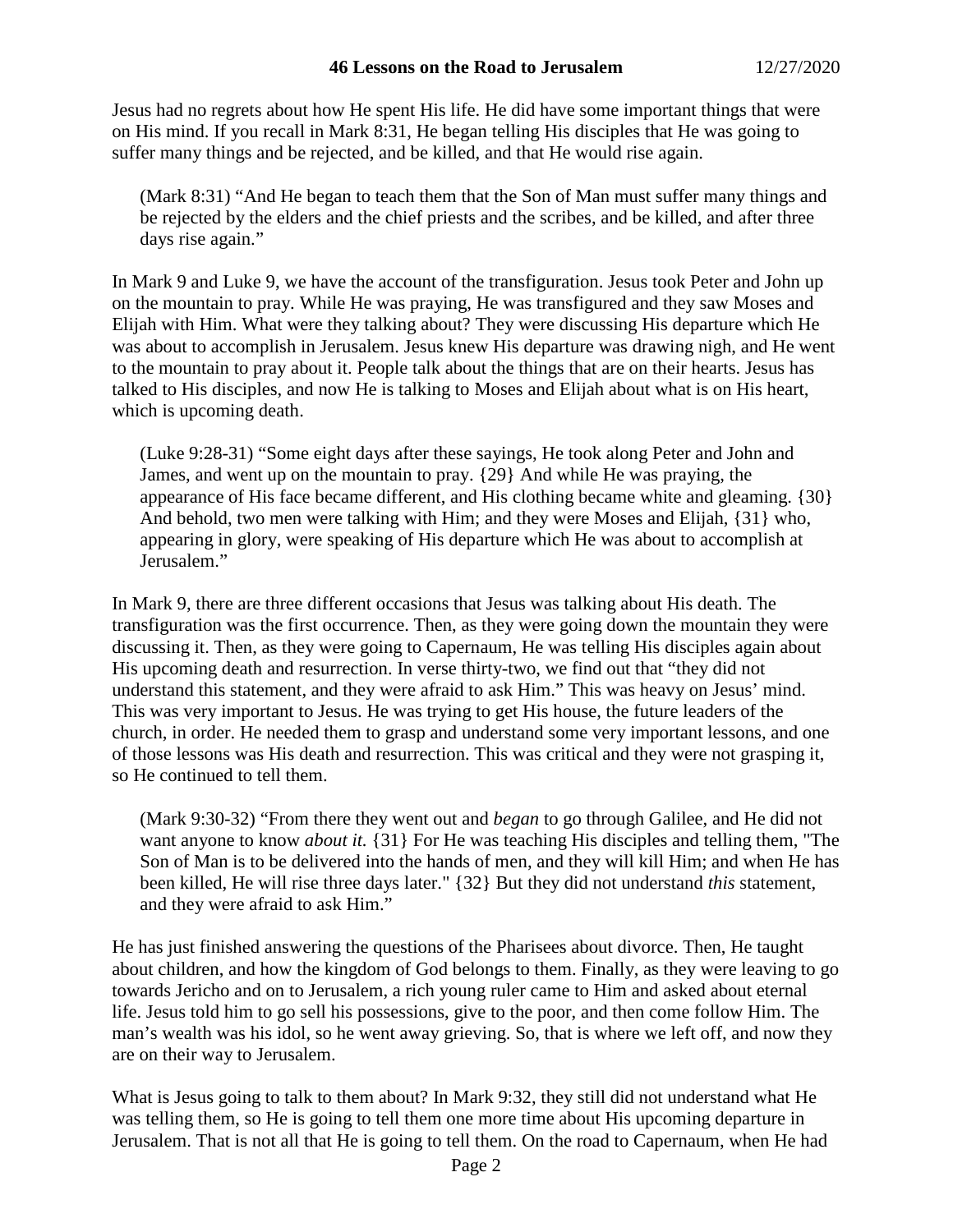taught them about His arrest, rejection, and death, they were busy discussing which one of them was the greatest, so He had taught them about humility and being servant leaders. They had not got that message either, so today He is going to tell them once more about servant leadership and humility. He is trying to set His house in order, and His leaders needed to have a proper understanding of these things.

In Mark 9, I said that these were Leadership Lessons on the Road to Capernaum. Today, I have called it Lessons on the Road to Jerusalem. In a very similar manner, we are going to talk about Jesus' Mission and His Core Values. These are some of the most important things and He wants to make sure that His disciples understand them before He leaves them, which is very soon. He is trying to set the leaders in His house in order. Let's read our text.

(Mark 10:32-45) "They were on the road going up to Jerusalem, and Jesus was walking on ahead of them; and they were amazed, and those who followed were fearful. And again He took the twelve aside and began to tell them what was going to happen to Him, {33} *saying,* "Behold, we are going up to Jerusalem, and the Son of Man will be delivered to the chief priests and the scribes; and they will condemn Him to death and will hand Him over to the Gentiles. {34} "They will mock Him and spit on Him, and scourge Him and kill *Him,* and three days later He will rise again." {35} James and John, the two sons of Zebedee, \*came up to Jesus, saying, "Teacher, we want You to do for us whatever we ask of You." {36} And He said to them, "What do you want Me to do for you?" {37} They said to Him, "Grant that we may sit, one on Your right and one on *Your* left, in Your glory." {38} But Jesus said to them, "You do not know what you are asking. Are you able to drink the cup that I drink, or to be baptized with the baptism with which I am baptized?" {39} They said to Him, "We are able." And Jesus said to them, "The cup that I drink you shall drink; and you shall be baptized with the baptism with which I am baptized. {40} "But to sit on My right or on *My* left, this is not Mine to give; but it is for those for whom it has been prepared." {41} Hearing *this,* the ten began to feel indignant with James and John. {42} Calling them to Himself, Jesus \*said to them, "You know that those who are recognized as rulers of the Gentiles lord it over them; and their great men exercise authority over them. {43} "But it is not this way among you, but whoever wishes to become great among you shall be your servant; {44} and whoever wishes to be first among you shall be slave of all. {45} "For even the Son of Man did not come to be served, but to serve, and to give His life a ransom for many."

#### **Lessons on the Way to Jerusalem** (Mark 10:32-52)

- 1. The Gospel Mission (Mark 10:32-34, 45)
- 2. The Core Value of Humility (Mark 10:35-45)

#### **1. The Gospel Mission** (Mark 10:32-34)

They were on the road to Jerusalem. They were in Perea, the land beyond the Jordan, and now they are headed back to Judea and Jerusalem. They will have to pass by Jericho on the way. We see that Jesus is walking on ahead of them. He was a leader. He was walking ahead of His disciples, who were following Him. He may have been praying while He was walking. He may have been meditating on the Scriptures. He may have been listening to the Father. When I used to run, I would come back in afterwards and write down all the things that I had heard the Lord speaking to me while I was running.

(Mark 10:32a) "They were on the road going up to Jerusalem, and Jesus was walking on ahead of them;"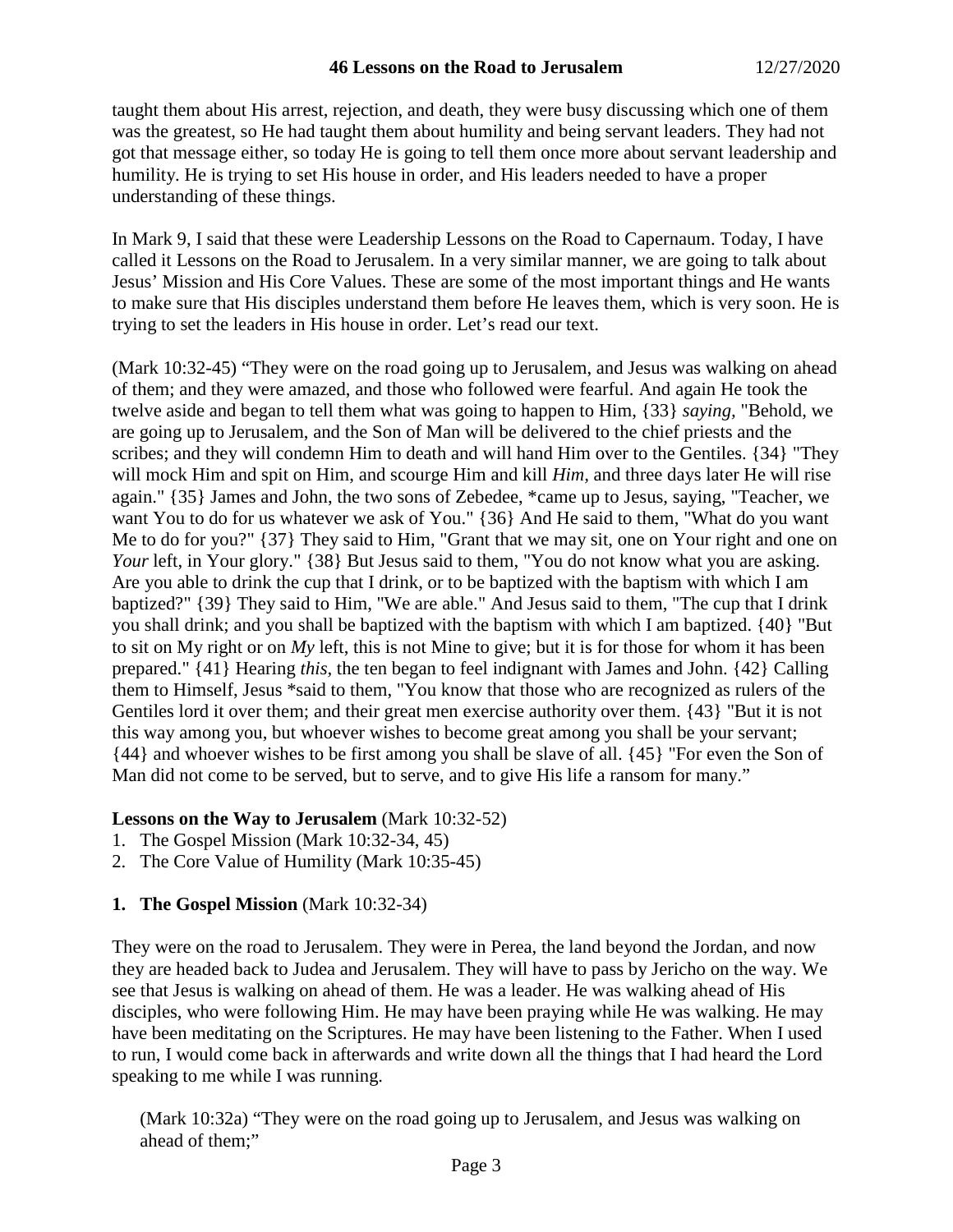There are two adjectives that describe the disciples. They were amazed and fearful. Perhaps they were amazed at His conversation with the rich young ruler and what He had told him to do to have eternal life. Perhaps they were amazed about how difficult it is for a camel to go through the eye of a needle. Perhaps they were amazed at his responses to the Pharisees about marriage. We don't know why they were amazed, only that they were amazed. They were also fearful. They had asked Jesus, "Then who can be saved?" Jesus had told them, "with people it is impossible, but not with God; for all things are possible with God." Then, the disciples told Jesus that they had left everything and followed them. Perhaps the disciples were fearful about their own salvation. We don't know why they were amazed and fearful, but that is the context of passage.

(Mark 10:32b) "... and they were amazed, and those who followed were fearful. And again, He took the twelve aside and began to tell them what was going to happen to Him,"

(Mark 10:25-27) "It is easier for a camel to go through the eye of a needle than for a rich man to enter the kingdom of God." {26} They were even more astonished and said to Him, "Then who can be saved?"  $\{27\}$  Looking at them, Jesus \*said, "With people it is impossible, but not with God; for all things are possible with God."

Then, Jesus took them aside and began to tell them what was about to happen to Him. I think the disciples' minds were on their last conversation while they were walking, but I believe Jesus' mind was about what was going to happen to Him in Jerusalem. We generally speak about the things that are on our minds. If you want to know what is on someone's heart, take time to listen to what they are saying. They will generally speak about the things on their heart. What was on Jesus' heart and what He began to tell them was what was about to happen to Him.

Jesus said, we are going up to Jerusalem. There are a number of psalms of ascent (Psalms 120- 134). These were Psalms that people would sing as they went up to Jerusalem. The elevation of Jerusalem is 2,474 feet, which is not real high. The Connection Church is at around 5,700 feet. But, it is built on a mountain. It is referred to as a city built on a hill, but it is really built on a mountain. You have to go up as you approach it. If you are coming from the Jordan, which feeds into the Dead Sea, it is a significant ascent. The Dead Sea is -1,410 feet.

(Mark 10:33-34) "*saying,* "Behold, we are going up to Jerusalem, and the Son of Man will be delivered to the chief priests and the scribes; and they will condemn Him to death and will hand Him over to the Gentiles. {34} They will mock Him and spit on Him, and scourge Him and kill *Him,* and three days later He will rise again."

As they were going up, He told them that the Son of Man will be delivered to the chief priests and the scribes, and they will condemn Him to death and will hand Him over to the Gentiles. When a man was put to death by the Romans, he would be crucified. Jesus had just taught that if anyone wanted to be His disciple, he must deny himself, take up his cross and follow Him. Jesus was telling His disciples that He is getting ready to be condemned to death by the religious leaders, handed over to the Romans, who would crucify Him. Jesus went on to say that they will mock Him, spit on Him, scourge Him, and kill Him. Last of all, He told them that He would rise again after three days. Jesus could not be any clearer, or to the point than this.

Why was this message so important for Jesus to keep communicating to them? It was important because He did not want His disciples to be caught off guard by what was going to happen to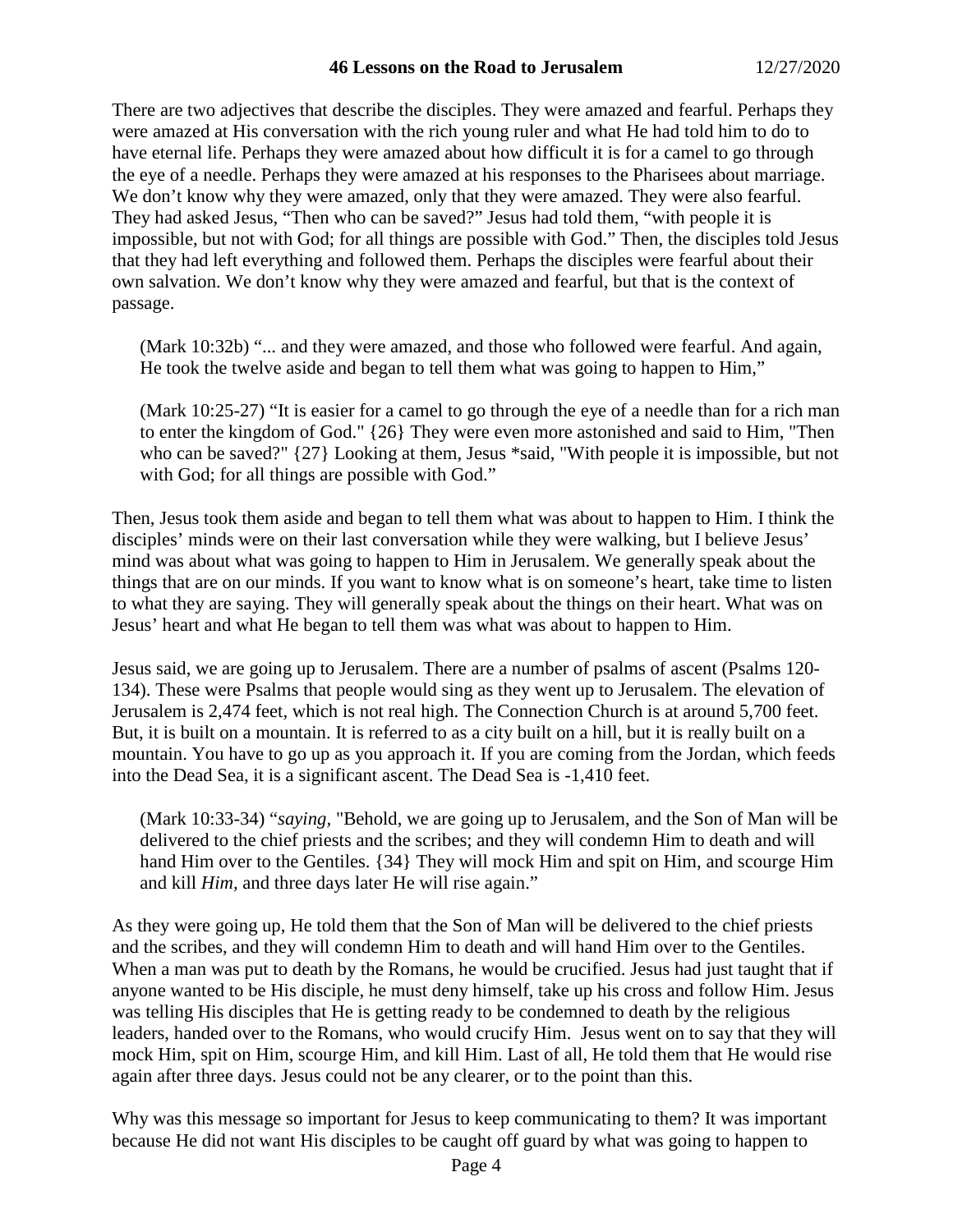Him. Their lives were going to be significantly impacted by what was going to happen. Jesus knew that the cock would crow and Peter would have already denied Jesus three times. Jesus knew that they would go to the grave looking for Him, and that He would not be in the grave. Jesus knew that Thomas was not going to believe unless He felt the imprints in Jesus' hand. He is telling them to prepare them for the events to come. In my own life, I have spent more time focusing on the principles to live by and less time on the prophecies of things to come. Both are important. We need to know what is coming, and we are exhorted to be alert and watchful. God does not want us taken by surprise, and Jesus did not want His disciples taken by surprise.

Second, this message was important because it is the gospel message. Jesus was sent here for a reason. He had a mission to accomplish. When Jesus began His earthly ministry, He went to the temple in Nazareth on the Sabbath, and the book of the prophet Isaiah was handed to Him and He read from it. "The Spirit of the Lord is upon Me, because He anointed Me to preach the gospel to the poor. He has sent me to proclaim release to the captives, and recovery of sight to the blind, to set free those who are oppressed, to proclaim the favorable year of the Lord." Then, He said, "Today, this Scripture has been fulfilled in your hearing." Jesus, the anointed Messiah, was sent her to proclaim the gospel.

(Luke 4:17-21) "And the book of the prophet Isaiah was handed to Him. And He opened the book and found the place where it was written, {18} "THE SPIRIT OF THE LORD IS UPON ME, BECAUSE HE ANOINTED ME TO PREACH THE GOSPEL TO THE POOR. HE HAS SENT ME TO PROCLAIM RELEASE TO THE CAPTIVES, AND RECOVERY OF SIGHT TO THE BLIND, TO SET FREE THOSE WHO ARE OPPRESSED, {19} TO PROCLAIM THE FAVORABLE YEAR OF THE LORD." {20} And He closed the book, gave it back to the attendant and sat down; and the eyes of all in the synagogue were fixed on Him. {21} And He began to say to them, "Today this Scripture has been fulfilled in your hearing."

What is this gospel message? Notice what Paul wrote in 1 Corinthians 15:1-4. He told the Corinthians that the gospel that he preached was "that Christ died for our sins according to the Scriptures, and that He was buried, and that He was raised on the third day according to the Scriptures." Jesus was giving His disciples the gospel message and this is critically important. Paul said it is this gospel message by which we are saved. There are billions of people in the world that need to hear this same message that Jesus was telling His disciples on the road to Jerusalem.

(1 Cor 15:1-4) "Now I make known to you, brethren, the gospel which I preached to you, which also you received, in which also you stand, {2} by which also you are saved, if you hold fast the word which I preached to you, unless you believed in vain. {3} For I delivered to you as of first importance what I also received, that Christ died for our sins according to the Scriptures, {4} and that He was buried, and that He was raised on the third day according to the Scriptures,"

Paul had begun his letter to the Corinthians by telling them that they preached Christ crucified. That was the gospel that Paul and the other apostles preached. It is the same gospel message that you and I must preach so that people can be saved. There is no other way to be saved other than the forgiveness of our sins accomplished by the death of Jesus on the cross.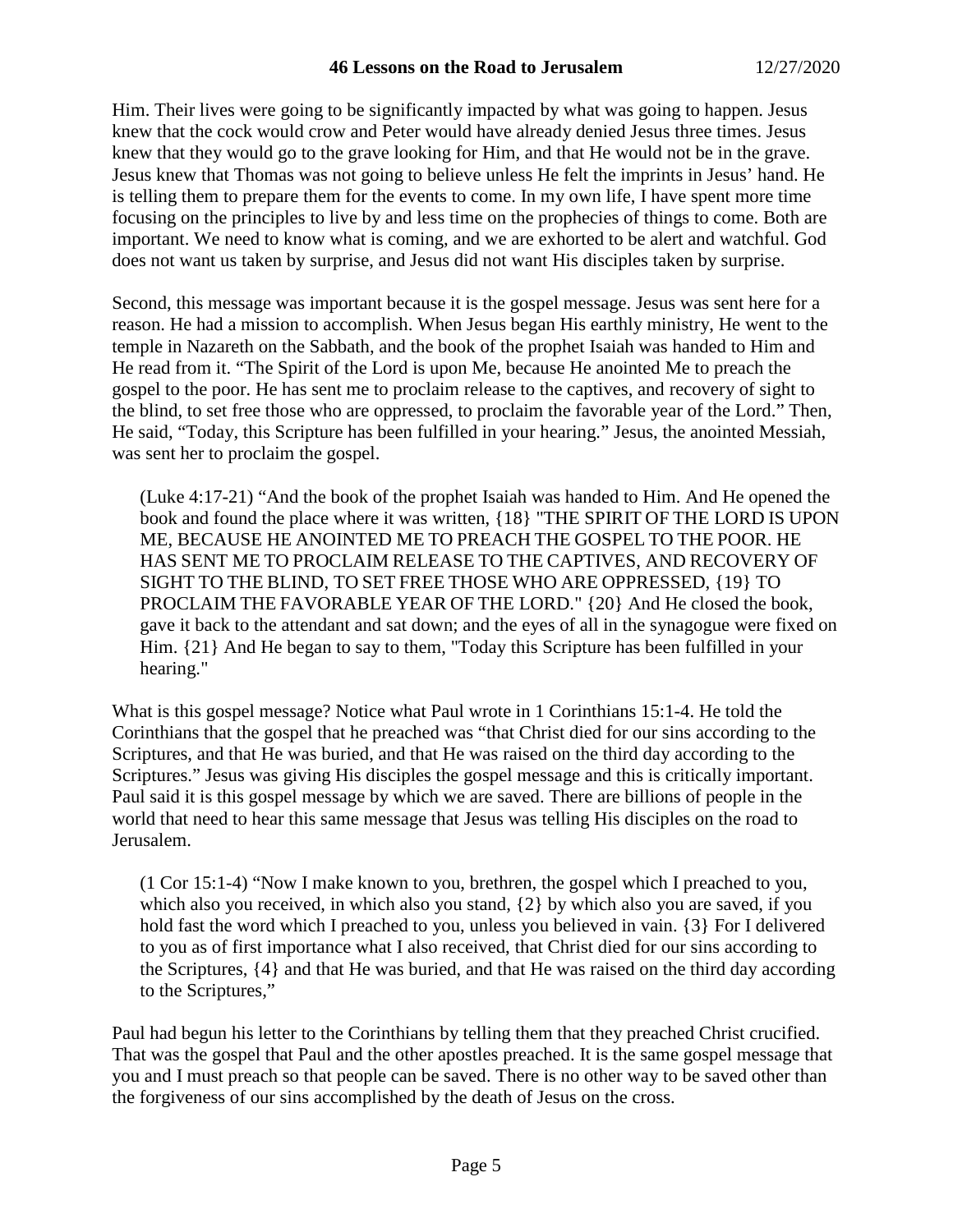(1 Cor 1:23) "but we preach Christ crucified, to Jews a stumbling block and to Gentiles foolishness,"

In our outline, I put this as the Gospel Mission, and this is correct. Jesus was sent by the Father to save us from our sins. He was introduced by John the Baptist as the Lamb of God that takes away the sins of the world. Jesus said in our next section that He did not come to be served, but to serve and give His life a ransom for many. That was Jesus' mission. Our mission is to preach this gospel message. This was an important conversation on the road to Jerusalem.

(Mark 10:45) "For even the Son of Man did not come to be served, but to serve, and to give His life a ransom for many."

## **2. The Core Value of Humility** (Mark 10:35-45)

Jesus is talking to His disciples about something vitally important, the gospel message of His death for our sins and His resurrection, and there is another conversation going on behind the scenes. What is on the heart of James and John is their position. They want to be first. They want to be granted to sit at the right and left side of Jesus in heaven.

(Mark 10:35-37) "James and John, the two sons of Zebedee, \*came up to Jesus, saying, "Teacher, we want You to do for us whatever we ask of You." {36} And He said to them, "What do you want Me to do for you?" {37} They said to Him, "Grant that we may sit, one on Your right and one on Your left, in Your glory."

In Matthew's account, we find that the mother of the sons of Zebedee came to Jesus with her sons, bowing down, and making a request of Him. There were other people that traveled with Jesus and the disciples. Obviously, James' and John's mother was traveling with them. She went to Jesus and made this request. At her side were James and John. This mother wanted her sons to be honored in the kingdom. I think every mother wants their children to be blessed and honored. Mark does not mention their mother. James and John were in agreement with their mother. They were all in this together. All of them were asking this request from Jesus.

(Matt 20:20-22) "Then the mother of the sons of Zebedee came to Jesus with her sons, bowing down and making a request of Him. {21} And He said to her, "What do you wish?" She \*said to Him, "Command that in Your kingdom these two sons of mine may sit one on Your right and one on Your left." {22} But Jesus answered, "You do not know what you are asking. Are you able to drink the cup that I am about to drink?" They \*said to Him, "We are able."

There is nothing wrong with asking. Right? James taught that we have not because we ask not. James and John are going for it. They asked Jesus to be His right-hand men in heaven. They wanted the closest and most honorable seats in the kingdom. James also goes on to say that we do not receive because we ask with wrong motives. James and John do not have the most honorable motives.

(James 4:2-3) "You lust and do not have; *so* you commit murder. You are envious and cannot obtain; *so* you fight and quarrel. You do not have because you do not ask. {3} You ask and do not receive, because you ask with wrong motives, so that you may spend *it* on your pleasures."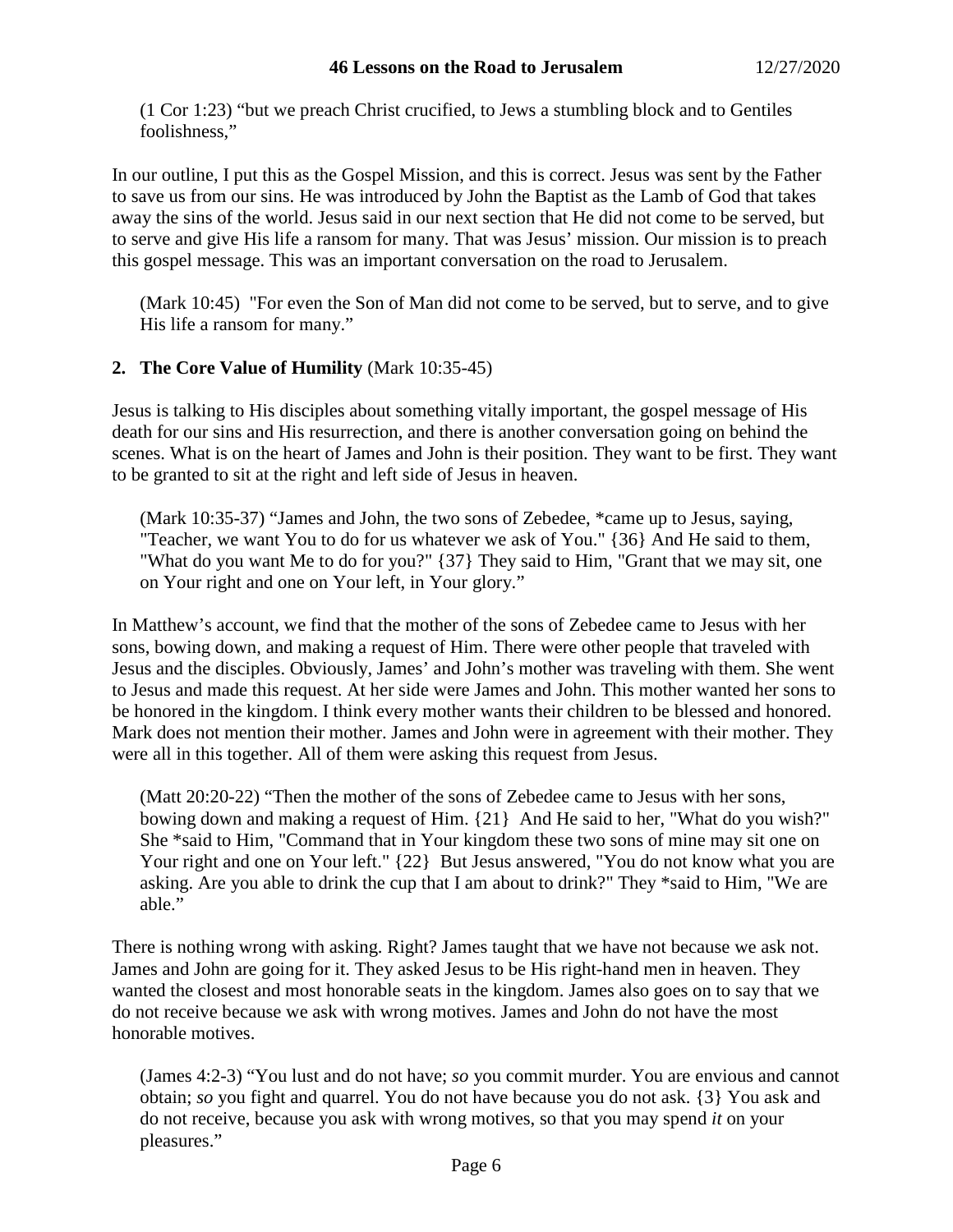Jesus responds by telling them that they do not know what they are asking. I think there are many times that I have asked for things and did not know what I was asking. Jesus then asked them a question. "Are you able to drink the cup that I drink, or be baptized with the baptism with which I am baptized?" Some commentators say that the cup and baptism refer to suffering and afflictions. Some say the cup represents inward suffering, and the baptism represents outward suffering. I believe that the cup that He was about to drink was death. He was going to initiate a new covenant with His own blood. Blood signifies life, and Jesus was about to sacrifice His life so that we could live. Jesus was about to do something that only the Lamb of God could do. The Lamb of God had to be innocent, pure, sinless, a perfect sacrifice. Only Jesus could do that.

(Mark 10:38) "But Jesus said to them, "You do not know what you are asking. Are you able to drink the cup that I drink, or to be baptized with the baptism with which I am baptized?"

Jesus also asked them if they could be baptized with the baptism that He was going to be baptized. He was going to be put to death, be buried, and be raised from the dead in three days. It was a baptism of death. Notice what Paul wrote in Romans 6. We are baptized into Jesus' death. We are buried with Him through baptism into death, so that as Christ was raised from the dead through the glory of the Father, so we too might walk in newness of life. We are united with Him in the likeness of His death and we are also raised up with Him in the likeness of His resurrection. Paul is talking about how our baptism is a picture of what Jesus went through. Jesus was baptized with the baptism of death. The good news is that He did not just die, He was raised from the dead on the third day. Jesus asked James and John if they could drink His cup and be baptized with His baptism. They did not know what they asked for.

(Rom 6:3-6) "Or do you not know that all of us who have been baptized into Christ Jesus have been baptized into His death? {4} Therefore we have been buried with Him through baptism into death, so that as Christ was raised from the dead through the glory of the Father, so we too might walk in newness of life. {5} For if we have become united with *Him* in the likeness of His death, certainly we shall also be *in the likeness* of His resurrection, {6} knowing this, that our old self was crucified with *Him,* in order that our body of sin might be done away with, so that we would no longer be slaves to sin;"

James and John replied to Jesus, "We are able." Not only did they not know what they asked for, they did not know what they were saying when they responded. They did not understand what they were asking for, and they certainly did not understand what they were saying in their response. Jesus then told them that they would drink His cup and be baptized with His baptism. Jesus went on to say that their request to sit at His right hand and His left hand was not His to give, but it was for those for whom it has been prepared. When you think about all the great men and women throughout the Bible, that is a pretty arrogant request. There was Enoch that walked with God and God took him. There was Abraham, the father of our faith. There was Noah, a preacher of righteousness. There was Israel. There was Moses, the deliverer of Israel and the one to whom God gave the Law. Moses spoke to the Lord face to face. There was Joshua who brought the children of Israel into the promised land. There was Samuel, the prophet of God. There was David, a man after God's own heart. There were all these other judges, kings, and prophets. And James and John were asking Jesus to move all of these people aside to give them the seats on either side of Him. That was a pretty lofty request, and Jesus did not grant them that request. He said it was not His to give, and that those places had already been prepared for others.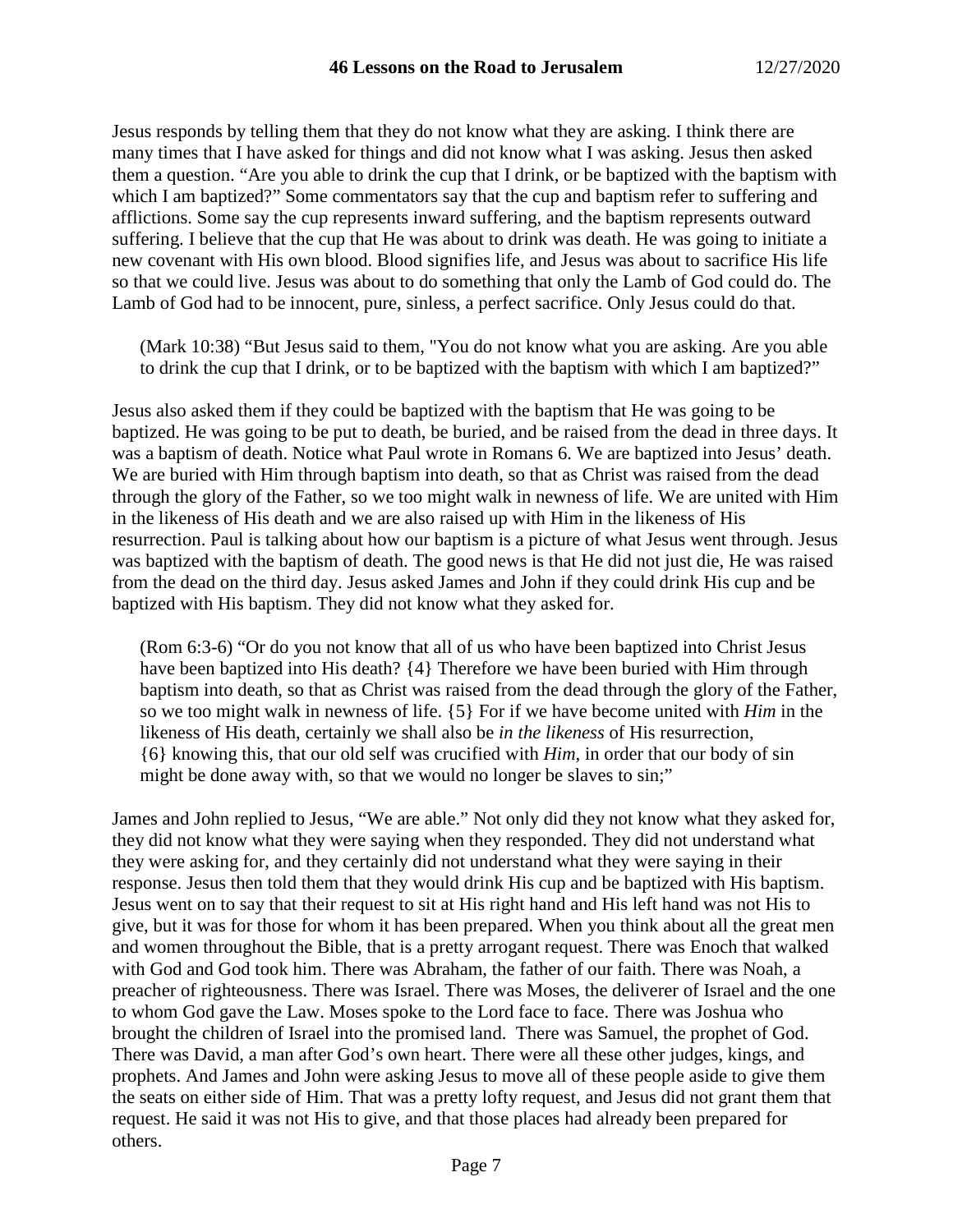(Mark 10:39-40) "They said to Him, "We are able." And Jesus said to them, "The cup that I drink you shall drink; and you shall be baptized with the baptism with which I am baptized. {40} But to sit on My right or on My left, this is not Mine to give; but it is for those for whom it has been prepared."

Notice the effect that this request had on the other ten. They began to feel indignant with James and John. When people have selfish ambition, seek for position, act arrogantly, the fruit is not good. The others were indignant with James and John.

(Mark 10:41) "Hearing this, the ten began to feel indignant with James and John."

Notice what James, not the same James, but the half-brother of Jesus, said. He wrote that where there is bitter jealousy and selfish ambition and arrogance, there is disorder and every evil thing. If the church is going to properly reflect God, be His representatives, His ambassadors, and His witnesses, we cannot have jealousy, selfish ambition and arrogance. It turns people off. It makes others indignant.

(James 3:14-16) "But if you have bitter jealousy and selfish ambition in your heart, do not be arrogant and *so* lie against the truth. {15} This wisdom is not that which comes down from above, but is earthly, natural, demonic. {16} For where jealousy and selfish ambition exist, there is disorder and every evil thing."

As the leader, Jesus did not leave things in this condition; He dealt with the situation at hand. He needed these men to be one, just as He and the Father were One. That is what He prayed in John 17, known as the Priestly Prayer. He prayed that the disciples would be one. Arrogance, selfish ambition, and jealousy creates strife, not unity, so Jesus immediately addressed this. He called the disciples to Himself. I can see the Coach out there on the field. He calls a timeout, and He huddled the team together around Him in a circle, and He speaks to all of them to make sure that they were all on the same page. They were not going to call another play until they got on the same page. What did the Coach say to the team of disciples? He told them that the rulers of the Gentiles lord over people and exercise great authority over them. He was telling them that this is the way that worldly leadership operates. "But it is not this way among you." We are not of the world. We don't act like the world. We don't live like the world. We don't lead like the world. We are in the kingdom of God, and we operate by different values. The core values of an organization are how the organization operates. It is not what they do, but how they do it. A core value in the kingdom of God is humility. It is evident by serving one another.

(Mark 10:42-45) "Calling them to Himself, Jesus \*said to them, "You know that those who are recognized as rulers of the Gentiles lord it over them; and their great men exercise authority over them. {43} "But it is not this way among you, but whoever wishes to become great among you shall be your servant; {44} and whoever wishes to be first among you shall be slave of all. {45} "For even the Son of Man did not come to be served, but to serve, and to give His life a ransom for many."

The world has leaders on top, and ruling in an authoritarian manner. The kingdom of God has leaders who have authority, but are not concerned with position, control, or domination. Kingdom leaders humbly serve others. Jesus set an example of leadership. He came to serve and to give His life as a ransom for many. He was unselfish, and showed the ultimate love by laying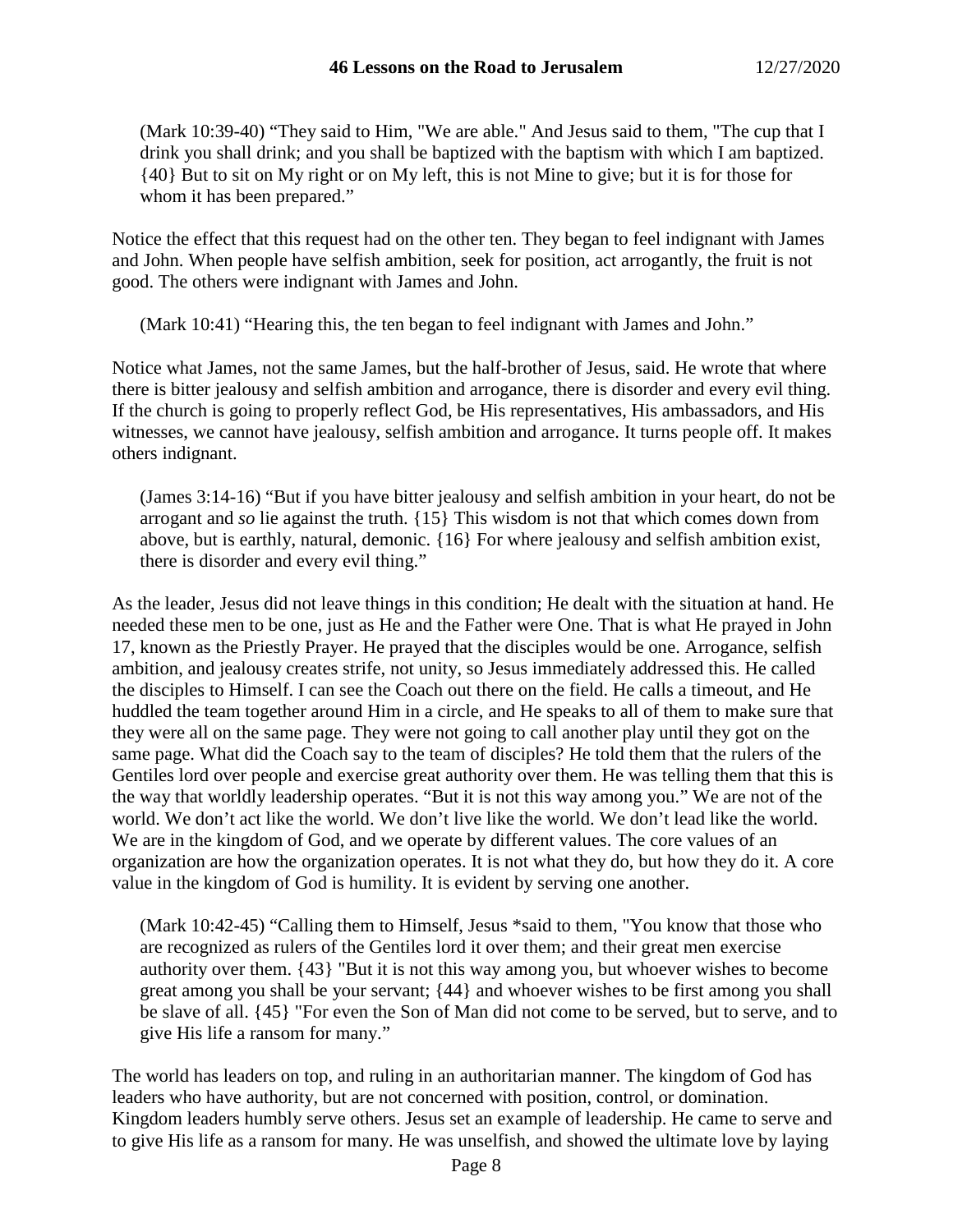down His life for us. Jesus told them that if they wanted to be great, they needed to learn to be servants. If they wanted to be first, they needed to learn to be the slave of all. James' and John's request revealed that they were concerned about who was first, and who was the greatest. Jesus told them that they needed to learn to be last not first. They needed to put others before themselves. Paul wrote about this in Philippians 2. In verse five, he said, "Have this attitude in yourselves which was also in Christ Jesus." What was that attitude? Jesus did nothing from selfishness or empty conceit. Jesus had humility of mind, and regarded others as more important. Jesus did not just look out for His own interests, but He looked out for the interests of others. Jesus humbled and emptied Himself, and took the form of a bond-servant. Even though He existed in the form of God, as part of the trinity, He humbled Himself and became a servant. He further humbled Himself by becoming obedient to the point of death on the cross. Jesus wanted His disciples to learn this lesson of humility, just as He wants you and I to learn this same lesson.

(Phil 2:3-8) "Do nothing from selfishness or empty conceit, but with humility of mind regard one another as more important than yourselves; {4} do not *merely* look out for your own personal interests, but also for the interests of others. {5} Have this attitude in yourselves which was also in Christ Jesus, {6} who, although He existed in the form of God, did not regard equality with God a thing to be grasped, {7} but emptied Himself, taking the form of a bond-servant, *and* being made in the likeness of men. {8} Being found in appearance as a man, He humbled Himself by becoming obedient to the point of death, even death on a cross."

# **Conclusion and Applications**

The message today was not a new message to the disciples. Jesus had been telling His disciples what was on His mind many times. He was going to Jerusalem where He would be arrested, condemned, handed over to the Romans, put to death, buried, and then be raised up on the third day. This was the gospel message, but the disciples were interested in other things. They were interested in their position. They wanted to be first. They wanted to sit at the right hand and left hand of Jesus.

In some ways, this reminds me of the church. The church has heard about the gospel message. The church has heard that we are to go preach the gospel. The church has heard that we are to preach Christ crucified. However, we have other things on our mind besides the gospel. We want position. I have known many people seeking position in the church. I have seen people that want power and authority, just like the rulers of the Gentiles. I have seen selfish ambition and jealousy in the church. I have seen the fruit of this. The fruit is no different than our text, where the other disciples were indignant with James and John. The church is indignant and put out with one another. These actions do not bring unity; they bring division and strife.

God is coming for a pure and spotless bride. In Ephesians, we read that Jesus is going to present the church in all her glory, having no spot or wrinkle or any such thing, but that she would be holy and blameless. Jesus took the disciples aside and addressed these issues. He took a time out and huddled His team together and addressed these issues. Our text today is an opportunity for us to step aside and address these issues. God wants you and I to be humble servants. We are not to be jockeying for position; we are to find ways to serve. We are not to be preoccupied with other things, but we should be focused on our mission, which is to preach the gospel.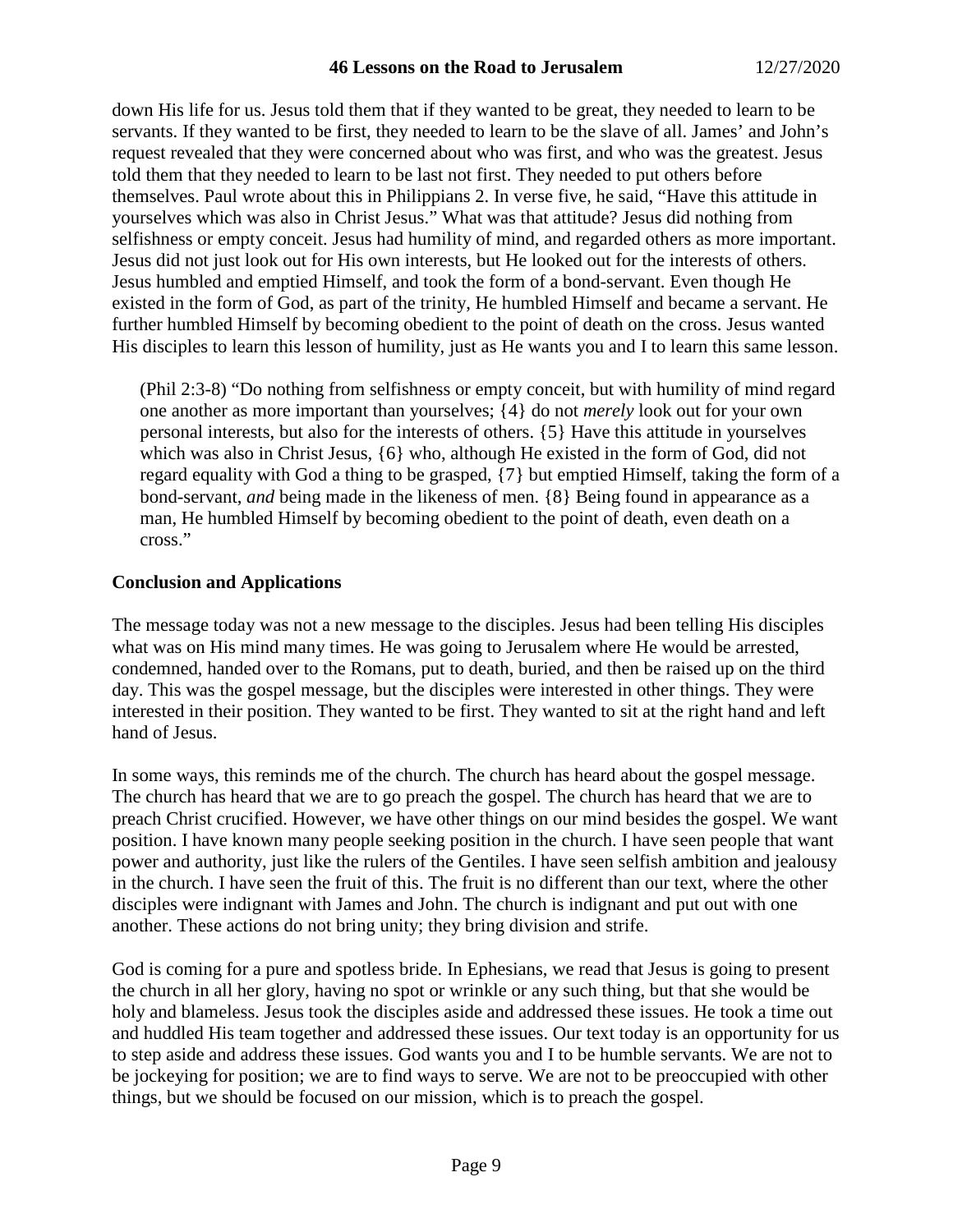(Eph 5:27) "that He might present to Himself the church in all her glory, having no spot or wrinkle or any such thing; but that she would be holy and blameless."

How are you doing? Let's ask ourselves some questions.

- Where is your focus? Are you focused on the mission that Jesus gave the church? Are you focused on reaching out to others with the gospel message?
- What are your ambitions? Is your ambition to humbly serve? How are you currently serving in the body of Christ? Have you looked for areas to serve? Are you humbly laying your life down for others, or are you living your life for your own goals and pursuits?
- Are you connected to the body? Are you connected relationally? Are you supporting the local church with your tithes and offerings? Our church has been financially blessed because of your faithfulness in giving tithes and offerings. Are you supporting the church with your prayers? Are you supporting the church through your serving? Do you know what the needs of the church are?

## Let's Pray.

Father God, we come humbly before You today. Thank You for calling a time out and huddling us together. Thank You for reminding us that there is a mission to accomplish. Thank You for drinking the cup You drank and undergoing the baptism that You did so that we could have life. You humbly gave Your life as a ransom for us. You unselfishly gave Your life in place of our lives. Thank You for the sacrifices that You made, and for our salvation. Thank You for living the gospel message. Lord, give us boldness and anointing to preach this gospel message. Lord, You have prepared good works in advance for us to walk in, and we ask You to show us these works. We ask You to lead us in our outreach this coming year. Father God, help us to have the right heart attitude as we go about doing Your business. Help us to be a church full of humble servants. Help us to be a church that is unified through love and humility. I ask these things in Jesus' name. Amen.

Q&A